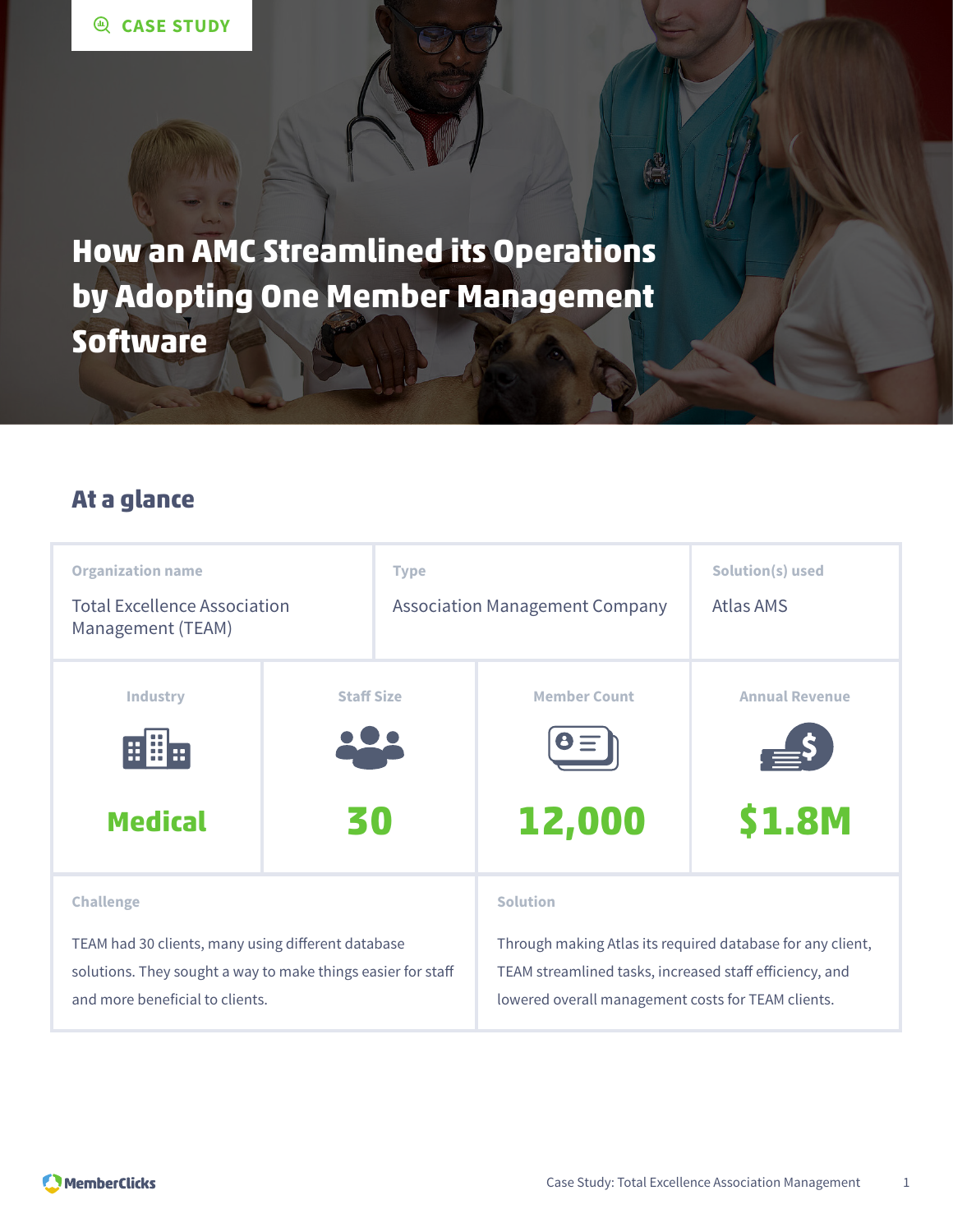**For an association management company (AMC), staff efficiency is something that certainly has theoretical value. In reality, however, the stakes are raised as efficiency and alignment can make or break an AMC's ability to attract new clients.**

No one understands this more than Lauren Martini, operations manager for Total Excellence of Association Management (TEAM) in Harrisburg, Pa. Today, TEAM's 30 staff members manage 26 clients, including two large speciality societies and a handful of small county societies, mostly in the health and medical fields.

"We needed to consolidate all clients with one database versus each client using different databases," said Martini. "This was incredibly important to TEAM not only for efficiency, but for security purposes as well. For instance, if the database was charging per user and the client only allowed for one or two users it would force us to share login information among staff. This doesn't follow our best practices for IT security."

#### **Unique Situations Require Unique Solutions**

TEAM is a unique AMC. It was actually founded by Pennsylvania Medical Society (PAMED), which aimed to foster the advancement of medical knowledge, relieve suffering, and promote the health of the community. Eventually, the Pennsylvania Psychiatric Society came to PAMED asking them to take over management of its day-to-day. This model grew year after year until 10 years ago, when PAMED created TEAM to be the official AMC to manage this growing segment of business.

# **"**

**We needed to consolidate all clients with one database versus each client using different databases versus each client using different databases. This was incredibly important to TEAM not only for efficiency, but for security purposes as well.**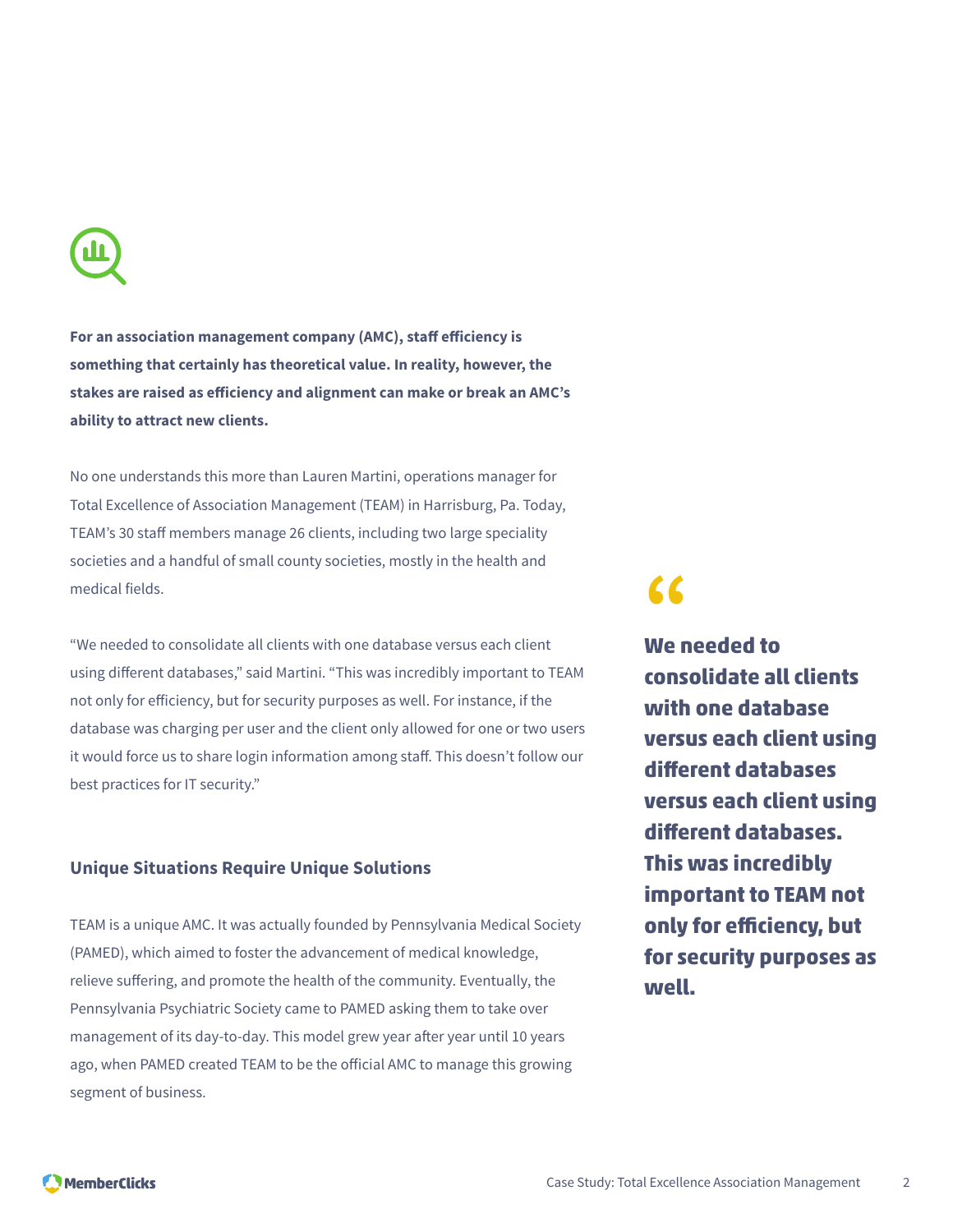"Each TEAM client benefits from the expertise of a dedicated staff team comprised of an executive director, meeting manager, deputy executive and member service specialist, and an in-house marketing and communications team, "Martini said. "They have coverage on all levels and have cross-coverage on all the teams in case of extended absence."

The above is what makes contracting with an AMC attractive, especially when in-house association management structures aren't sustainable. However, Martini said one drawback of many AMCs is confusing cost structures, which can cause frustration and mistrust for associations with tight budgets.

"We had been getting comments that AMCs nickel and dime them with the management fee and all the technology pass-throughs in their expenses," she said, explaining that TEAM aimed to change that impression.

By offering an all-inclusive, flat-fee pricing structure, TEAM was able to create a strong value proposition that differentiated them from the market. When TEAM came to MemberClicks in 2015, they were excited that the Atlas product could consolidate their clients into one software solution. Now, using Atlas is a requirement for any new client.

"We do have experience with the Oasis AMS and would be willing to take on a client already using Oasis and continue managing them through it," Martini said. "But we do limit the AMS platforms we're willing to use to Atlas and Oasis."

#### **The Benefit(s) of Managing Multiple Clients on One Software System**

Martini said when a client signs on with TEAM, they agree to use all of TEAM's technology. And there's good reason for this.

### **"**

**We had been getting comments that AMCs nickel and dime them with the management fee and all the technology pass-throughs in their expenses.**

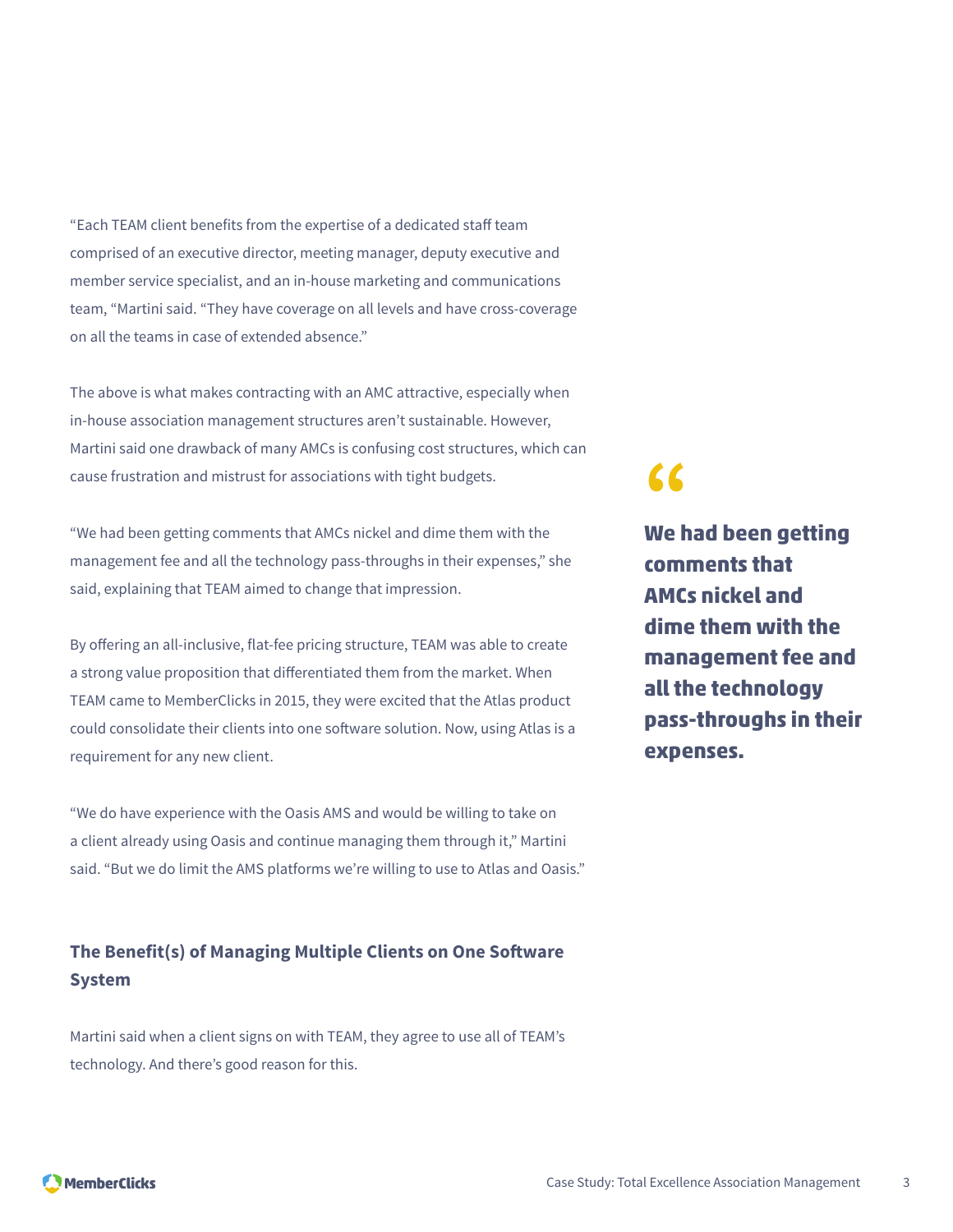"It's more scalable for our staff, as they don't have to learn multiple platforms, and the more clients TEAM has using a service, the deeper the discount we're able to give on that service," Martini said.

The Atlas database functionality alone has been beneficial to TEAM's staff, but by expanding services to include full website management through MemberClicks, they are able to market each client appropriately and provide a smooth, intuitive member experience for those trying to do business with their association online.

Martini said that staff has gained efficiency and saved hours of time being able to move quickly through tasks such as pulling member lists, assessing invoice logs, and updating profile information by using one, familiar tool.

"It's also great to be able to pull reporting quickly and track who is on what committee," she said.

#### **Passing Success Right on Through**

Instead of passing arbitrary costs through to clients, TEAM is able to actually save clients money, which is always an attractive benefit to an association looking to avoid wasted revenue.

What TEAM does pass through to its clients are results. For example, TEAM handled management of a meeting for American College of Veterinary Radiology (ACVR), which was so professionally and proficiently run, the association saw membership growth afterwards. This led ACVR to hire TEAM on a more full-time basis, switching to adoption of their full suite of services.

"The amount of growth meant that volunteers couldn't continue handling the daily operations of the association, so they decided to bring everything over to TEAM, including their accounting suite," said Martini.

### **"**

**It's more scalable for our staff, as they don't have to learn multiple platforms, and the more clients TEAM has using a service, the deeper the discount we're able to give on that service.**

# **"**

**The amount of growth meant that volunteers couldn't continue handling the daily operations of the association, so they decided to bring everything over to TEAM, including their accounting suite.**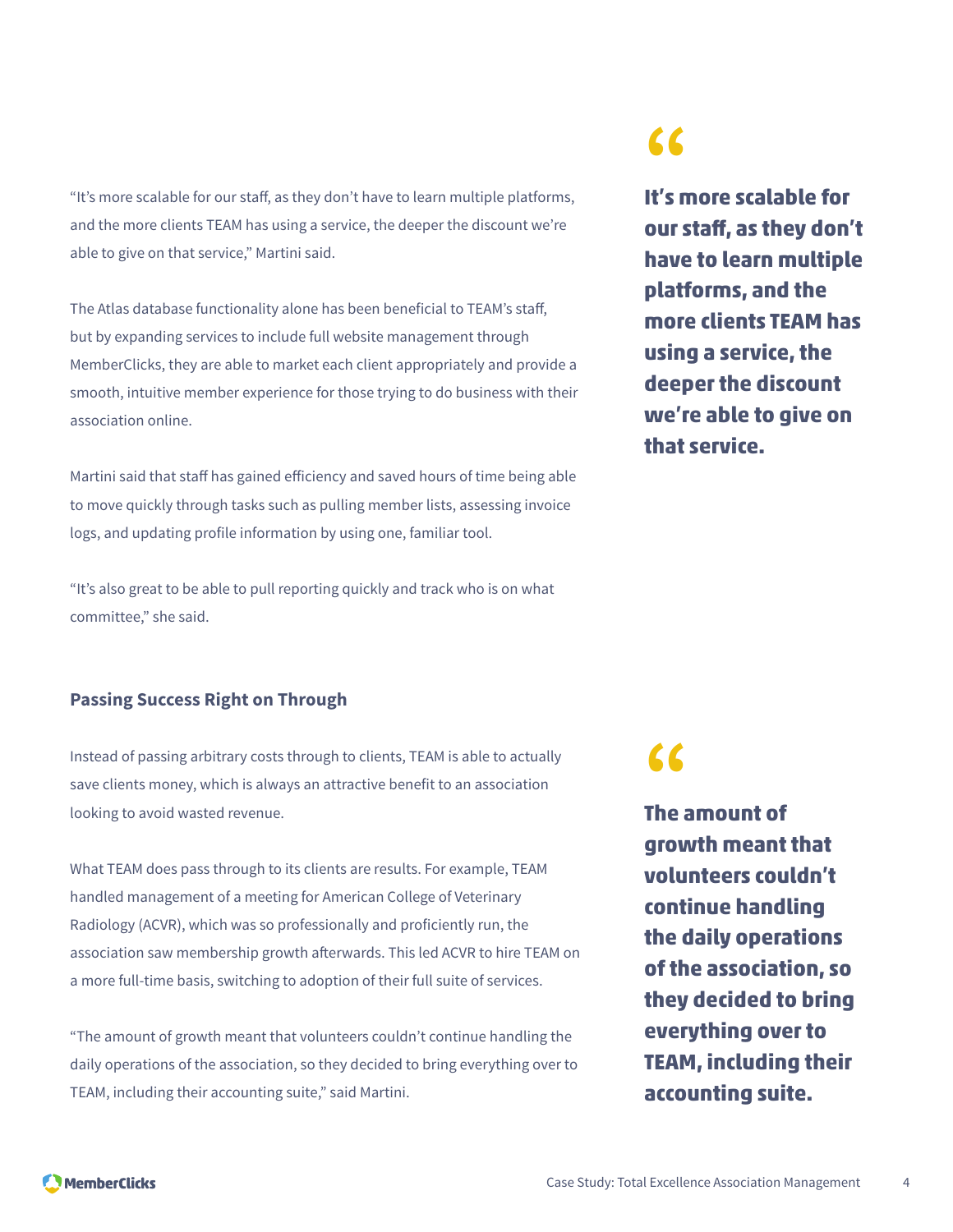#### That's a great problem to have, right?

The Pennsylvania Academy of Dermatology (PAD) also hired TEAM to fully run one of its meetings, which had an expectation of \$40,000 in revenue. Thanks to TEAM's hard work on the association's behalf, the meeting landed three new sponsors, which brought more attention to the event. PAD smashed its revenue goal, bringing in around \$120,000 thanks to more sponsor dollars and increased event registrations.

#### **The Future is Brighter Than Bright**

After five years as a MemberClicks customer using Atlas for all of its clients, Martini knows the only place TEAM and its clients are going is up. Admittedly, growth was stalled by gaps in leadership and some operational hiccups, but after implementing some new processes and the flat-fee pricing structure, Martini said clients have shared that, "it is like day and night; we love all the changes you have made."

"Due to operational issues and previous poor leadership we haven't seen growth in our clientele numbers, but since I came on board and restructured our operational process we are anticipating growth," she said.

One big piece of the growth puzzle for TEAM is continuing its close relationship with MemberClicks customer support, which Martini cites as one of the best things about a partnership with the tech company.

"I would recommend MemberClicks to others because of the great customer service and MemberClicks' willingness to always help us when we need training, advice on how to pull information, and flexibility with adding and removing groups to the database," she said.

TEAM currently uses many tools within the Atlas legacy desktop client. But as

### **"**

**It was a record breaking event. Moving it virtually was huge. All the sponsors wanted to come and present to the crowd.**

## **"**

**I would recommend MemberClicks to others because of the great customer service and MemberClicks' willingness to always help us when we need training, advice on how to pull information, and flexibility with adding and removing groups to the database.**